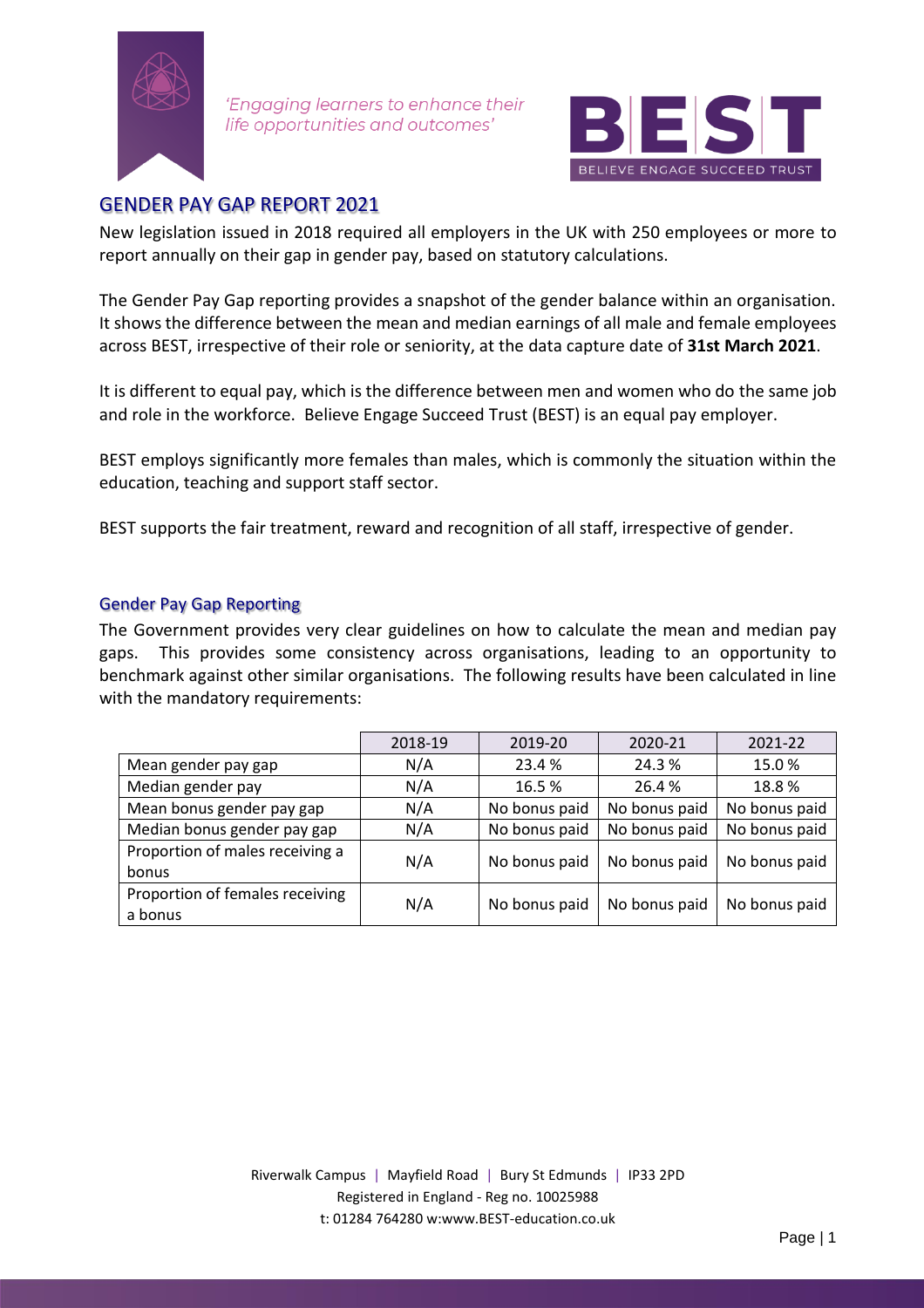|                             | 2018-19 |       | 2019-20 |       | 2020-21 |       | 2021-22 |       |
|-----------------------------|---------|-------|---------|-------|---------|-------|---------|-------|
|                             | % of    | % of  | % of    | % of  | % of    | % of  | % of    | % of  |
|                             | females | males | females | males | females | males | females | males |
| Lower<br>Quartile           | N/A     | N/A   | 90.3    | 9.7   | 90.3    | 9.7   | 96.9    | 3.1   |
| Lower<br>Middle<br>Quartile | N/A     | N/A   | 93.5    | 6.5   | 93.4    | 6.6   | 89.1    | 10.9  |
| Upper<br>Middle<br>Quartile | N/A     | N/A   | 90.3    | 9.7   | 91.9    | 8.1   | 92.3    | 7.7   |
| Upper<br>Quartile           | N/A     | N/A   | 82.3    | 17.7  | 82.0    | 18.0  | 87.5    | 12.5  |

## Gender Pay Gap Narrative

Across all employees regardless of their role and seniority, BEST's mean pay gap falls in favour of males at 15.0%, and the median pay gap between men and women is 18.8%. The Mean and median pay gap have reduced by 9.3% and 7.6% respectively compared with 2020-21 data.

The pay gaps reflect the demographic of the Trust's workforce. The Trust's workforce comprises 91% women, which account for the vast majority of roles across each quartile. The lower salaried jobs such as cleaning, catering and learning support assistant roles show a substantial skew to females (see lower quartile above, where it is most pronounced). These are generally part-time and / or term time only roles which, historically, are predominantly sought and occupied by women.

BEST has adopted the national teacher and teacher leadership pay scales. Teaching staff are remunerated on the national School Teachers Pay & Conditions document (STPCD), an incremental pay scale which rewards them for their professional performance, wider contribution to the schools and their level of experience. Teachers on the main pay spine are able to increase their pay by undertaking additional responsibilities for teaching and learning and special educational needs. Support staff salaries follow the nationally agreed Local Government Pay Scales.

BEST is committed to ensuring that all staff receive equal pay for equal work, regardless of gender or any other characteristic. Staff employed by BEST are treated equally on appointment and throughout their careers with us.

## Benchmarking

BEST operates one Alternative Provision (AP) and two Special Schools. In terms of staffing, the two special schools combined have far more staff than the AP. For benchmarking, BEST has chosen five similar sized MATS; two which operate alternative provisions (Engage MAT and TBAP), and three which operate special schools (The Eden Academy, Horizons Specialist Academy Trust and SEAX Trust).